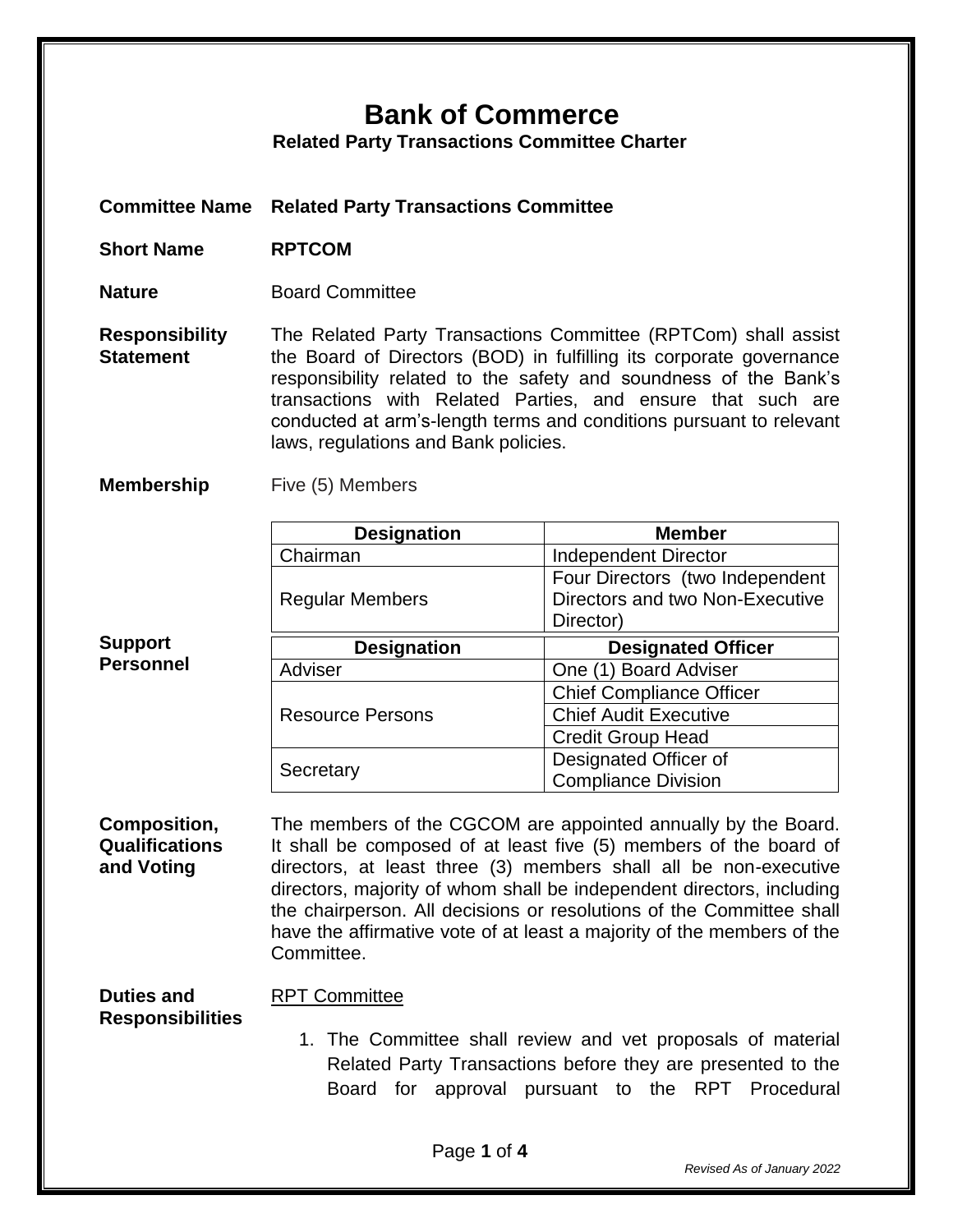Guidelines and following the Related Party Transactions Policy.

- 2. The Committee shall **confirm** Related Party Transactions below materiality threshold vetted and approved by Designated Approving Committees.
- 3. The Committee shall confirm FX transactions with Related Parties.
- 4. The Committee shall confirm specific loan rates granted to Related Parties during drawdown.
- 5. The Committee shall maintain a record of all Related Party Transactions coursed through it to facilitate verification of such transaction by internal and external auditors and regulators.
- 6. The Committee shall receive the report on the month-end outstanding balances of the Related Parties Transactions for the Committee to know the overall outstanding transactions and exposure to Related Parties.
- 7. The Committee shall report monthly to the Board of Directors the status and aggregate exposures to Related Parties.
- 8. The Committee shall oversee the implementation of the Bank's system for identifying, monitoring, measuring, controlling and reporting Related Party Transactions, including a periodic review of Related Party Transactions' policies and procedures.
- 9. The Committee shall ensure that all Related Party Transactions undergo periodic audit review including write-off of exposures.
- 10.The Committee shall vet the Bank's Related Party Disclosures in the Notes to Audited Financial Statement of the Bank.
- 11.An RPT Committee member who is also a member of the Audit Committee shall abstain from participating in the discussion of control issues or concerns raised that are required by the Audit Committee to be corrected, addressed or investigated. Such director should not be physically present